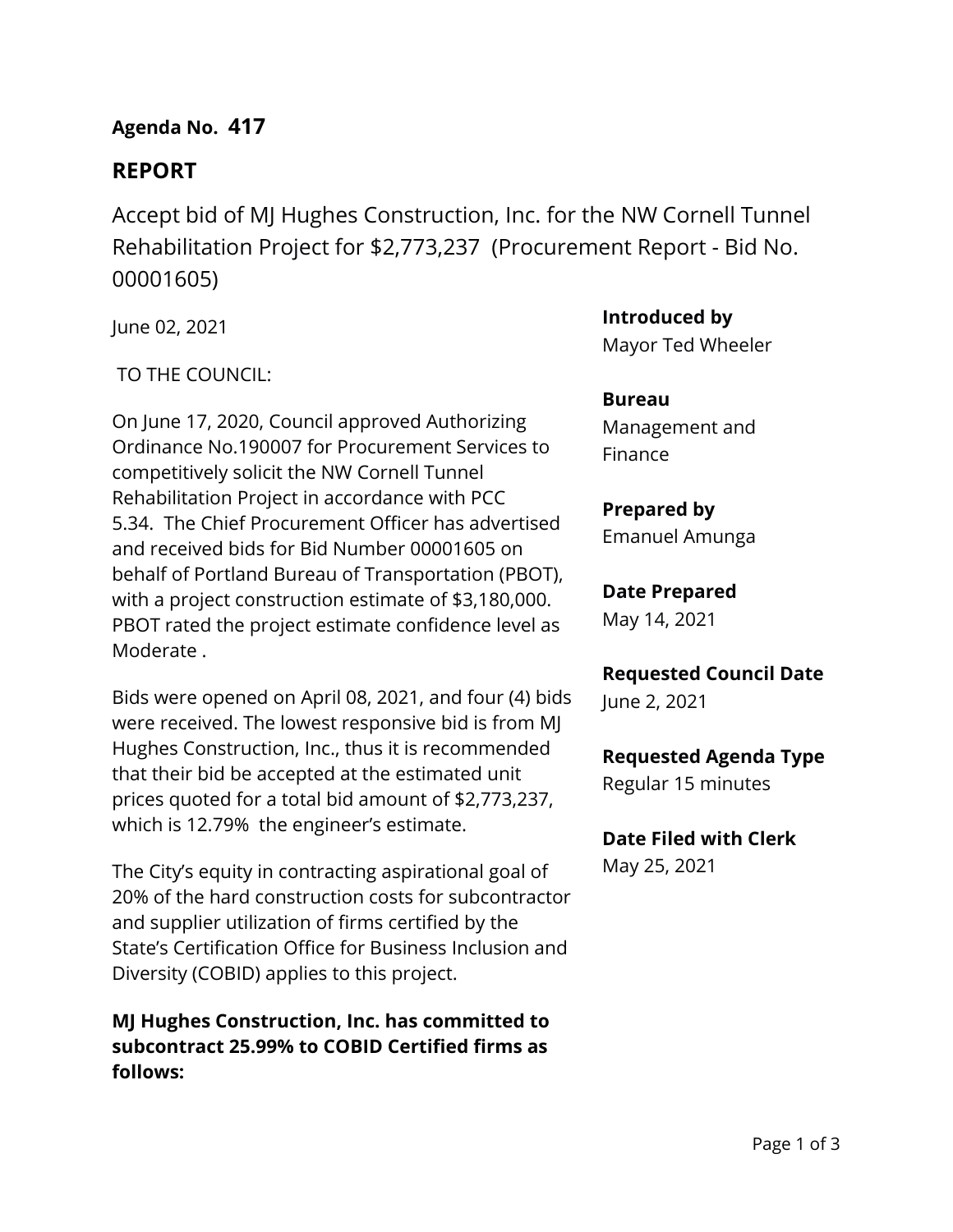| <b>Subcontractor</b> | <b>Certification</b> | Area of work   | Ownership      | <b>Amount</b> |  |
|----------------------|----------------------|----------------|----------------|---------------|--|
| A&D Flagging,        | <b>DMWESB</b>        | Flagging       | Black/Female   | \$500         |  |
| LLC.                 |                      |                |                |               |  |
| Affordable           | <b>DMBE</b>          | Electrical     | Black/Male     | \$710,143     |  |
| Electric, Inc.       |                      | Lighting       |                |               |  |
| Egami                |                      | Permanent      | Asian          |               |  |
| Construction,        | <b>DMWESB</b>        |                | Pacific/Female | \$7,750       |  |
| Inc.                 |                      | Signage        |                |               |  |
| <b>Northwest</b>     |                      |                |                |               |  |
| Geotechnical         | <b>DMBE</b>          | Material       | Hispanic/Male  | \$2,500       |  |
| Consultant,          |                      | <b>Testing</b> |                |               |  |
| Inc.                 |                      |                |                |               |  |
| <b>Total</b>         |                      |                |                | \$720,893     |  |

MJ Hughes Construction, Inc. acting as the prime contractor intends to self-perform 35.25% of the work and to subcontract 38.76% to the following non-certified firm:

| Subcontractor                        | Area of work          | <b>Amount</b> |  |
|--------------------------------------|-----------------------|---------------|--|
| DSE & Associates, Inc.               | Survey                | \$1,200       |  |
| Pacific Foundation, Inc.             | <b>Grouting Holes</b> | \$58,587      |  |
| Pacific Northern Environmental Corp. | Demolition            | \$290,000     |  |
| Superior Gunite Co.                  | Shortcrete            | \$725,000     |  |
| <b>Total</b>                         |                       | \$1,074,787   |  |

MJ Hughes Construction, Inc. is located in Vancouver, Washington, and is not a State COBID Certified Contractor and is a white/male owned firm. They have a current City of Portland Business Tax Registration and are in full compliance with all of the City's contracting requirements.

The Bureau of Transportation has funds budgeted in FY 19/20 and 20/21 for construction, inspection, and management of the project.

It is recommended that a Performance Bond and Payment Bond each at 100% of the contract amount be furnished by the Contractor. Further, it is also recommended that a two (2) year Maintenance/Warranty Bond for 20% of the final contract amount be furnished by the Contractor before final payment is released.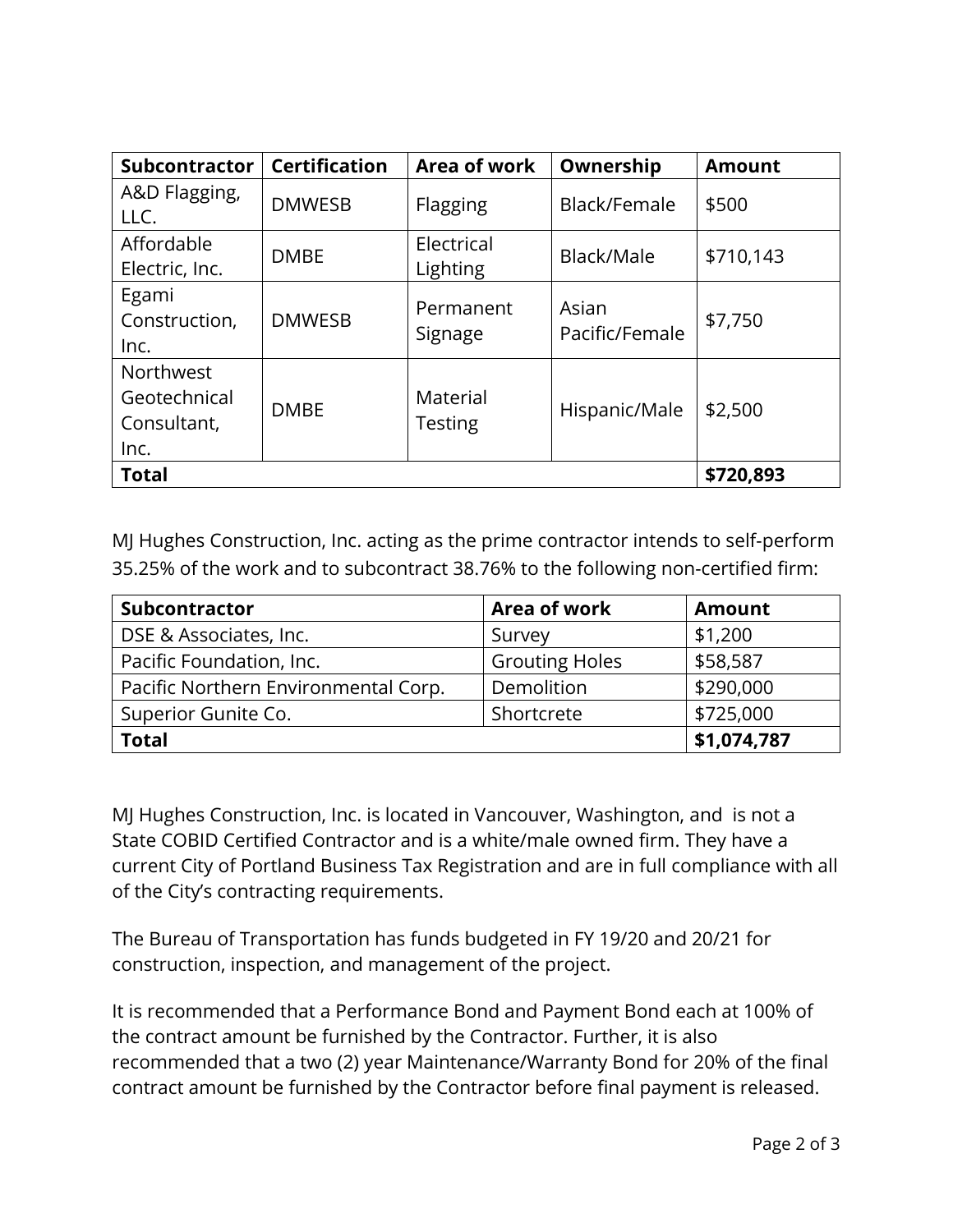The bid sureties of the remaining bidders should be returned immediately in compliance with Section 5.34.410D of the City Code.

Procurement Services recommends that Council accept this Report and authorize the Chief Procurement Officer to execute the contract with MJ Hughes Construction, Inc..

Recommended by:

Kathleen Brenes-Morua

Interim Chief Procurement Officer

KBM: ec

Action Taken:

Commissioners voted as follows (Yea or Nay)

Rubio -

Ryan -

Hardesty -

Mapps -

Wheeler -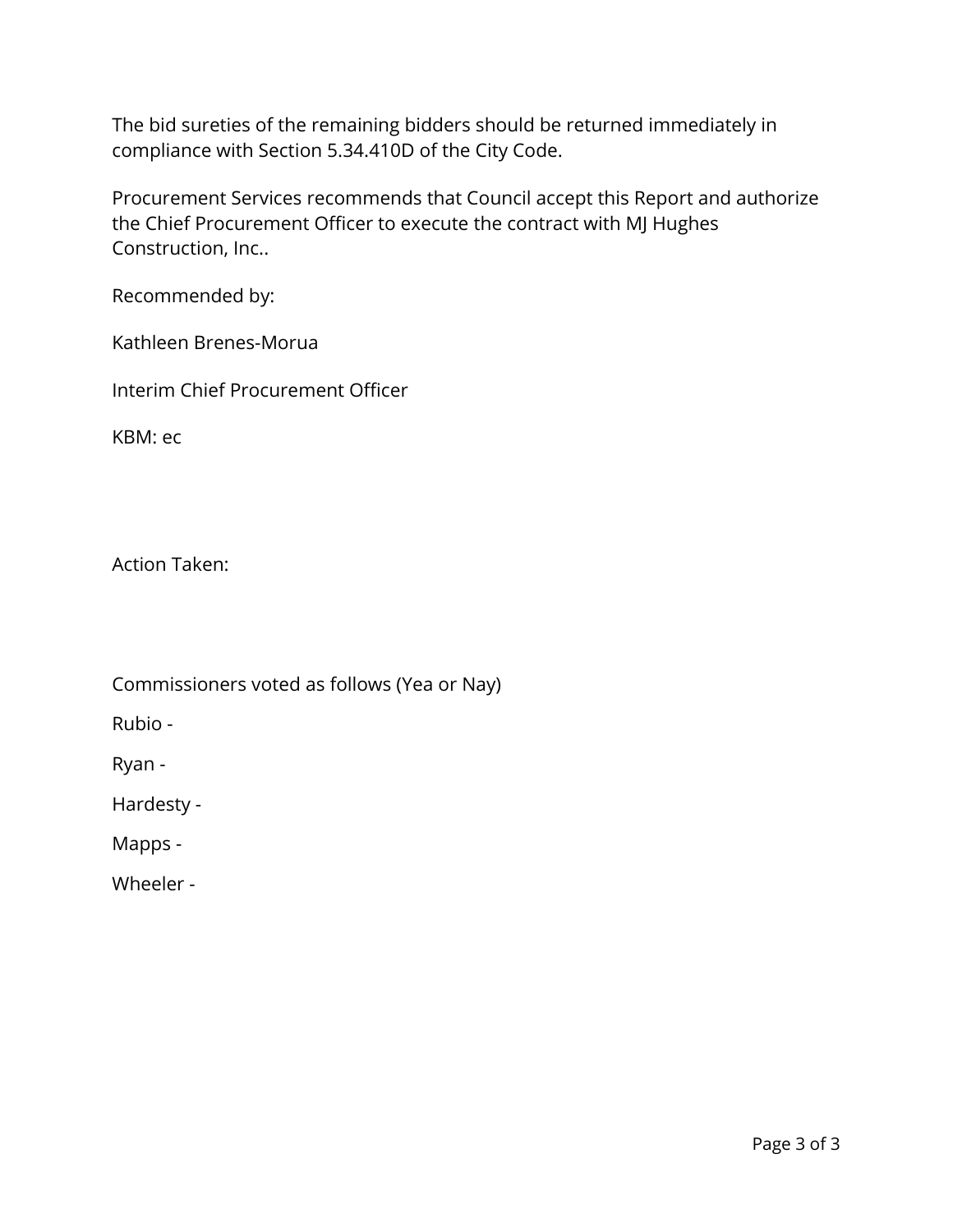## **IMPACT STATEMENT**

| <b>Legislation title:</b> Accept bid of MJ Hughes Construction, Inc. for the NW Cornell Tunnel |
|------------------------------------------------------------------------------------------------|
| Rehabilitation Project for \$2,773,237 (Procurement Report - Bid No.                           |
| 00001605)                                                                                      |
|                                                                                                |

| <b>Contact name:</b>  |                | Kathleen Brenes-Morua, Interim Chief Procurement Officer                        |
|-----------------------|----------------|---------------------------------------------------------------------------------|
| <b>Contact phone:</b> | (503) 823-2506 |                                                                                 |
|                       |                | <b>Presenter name:</b> Kathleen Brenes-Morua, Interim Chief Procurement Officer |

### **Purpose of proposed legislation and background information:**

The purpose of this legislation is to authorize the Chief Procurement Officer to execute a construction contract for the NW Cornell Tunnel Rehabilitation Project for \$2,773,237.

The NW Cornell Tunnel Rehabilitation Project will consist of select demolition of the existing tunnel lining, and the addition of a new reinforced concrete lining. It will also allow for the rehabilitation of some minor maintenance issues on the Eastern NW Cornell Road tunnel lining, as well as integrating a Signals and Street Lighting plan to upgrade the tunnel lighting systems.

Ordinance No. 190007 was approved by City Council on June 17, 2020 authorizing the Chief Procurement Officer to issue a competitive solicitation for the NW Cornell Tunnel Rehabilitation Project. The construction cost based on bids received is \$2,773,237.

### **Financial and budgetary impacts:**

The engineer's estimate for this project was \$3,180,000 and the confidence level was Moderate. Based on the proposal received, PBOT anticipates the construction contract cost to not exceed \$2,773,237 which is 12.79% under the engineer's estimate.

The Bureau of Transportation has funds budgeted in FY 19/20 and 20/21 for construction, inspection, and management of the project.

The purposed legislation will not create, eliminate, or re-classify any positions now or in the future.

### **Community impacts and community involvement:**

The project's intention is mainly a safety focus, increasing visibility and to increase the structural integrity of the tunnel. Public involvement for the design occurred through a series of public open houses and as part of the communication plan. Additional outreach to property and business owners was done as the project moved through the final design engineering phases.

The construction contracting community, including contractors certified with the State of Oregon as minority, women, and emerging small businesses became involved when the